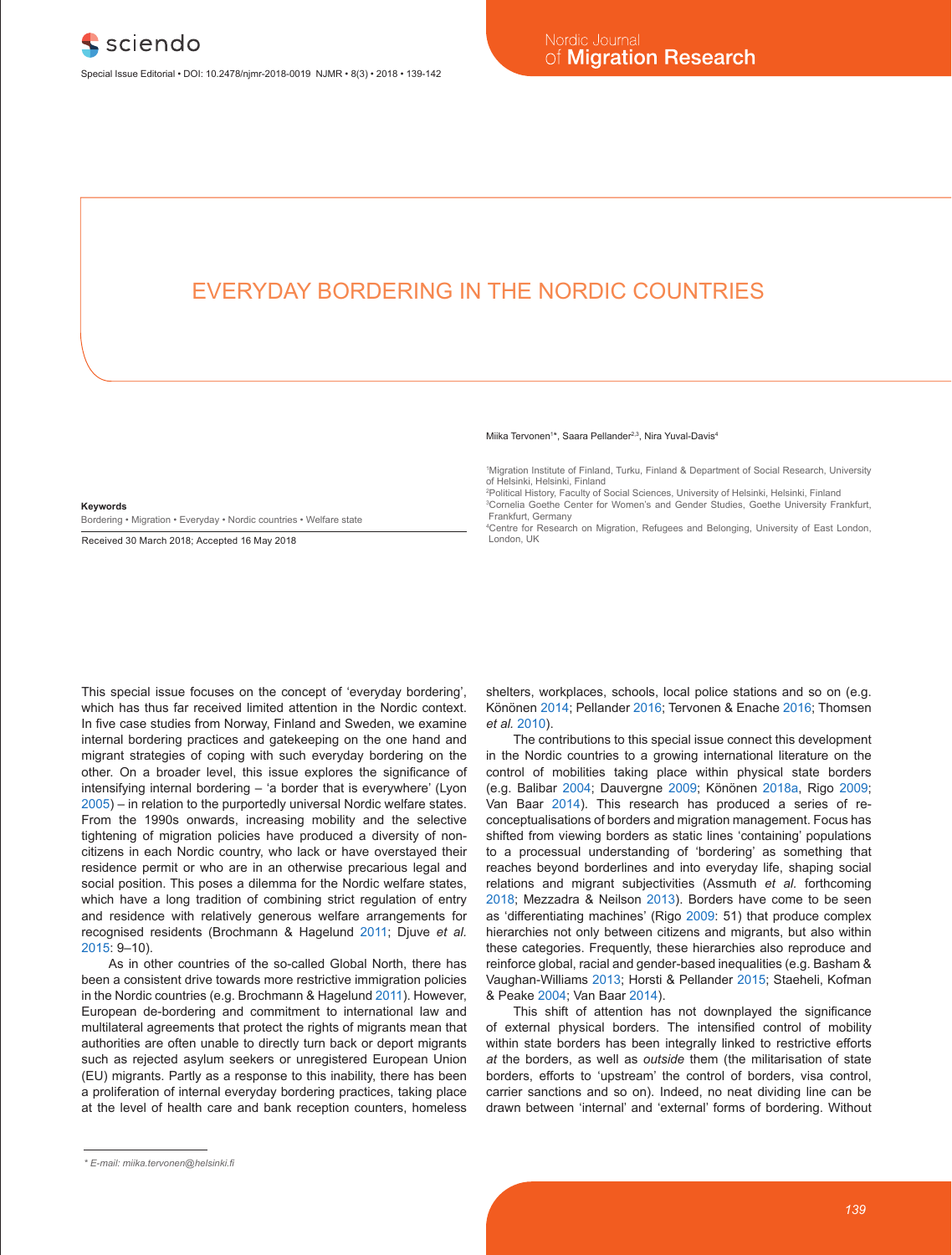disregarding the hardening external borders surrounding the countries of the Global North, the focus on everyday bordering invites attention to the pervasiveness of mobility control *also within* these borders and to its complex societal consequences.

In a number of countries with large non-citizen populations, deterritorialised forms of bordering everyday lives have become a central area of restrictive policy-making (Yuval-Davis, Wemyss & Cassidy 2017, forthcoming 2019). In the UK, for instance, the Immigration Act of 2014 aims explicitly to create a 'hostile environment' for non-European Economic Area (EEA) migrants within the UK. The Act obligates landlords to check the immigration status of all tenants and lays down increased civil penalties for employers found to have employed migrants without residence permits. In effect, ordinary citizens, including landlords, employers, college administrators and medical professionals, are turned into border guards, sanctioned by heavy fines and prosecution if they fail to fulfil this role. Indeed, Yuval-Davis, Wemyss & Cassidy (2017) argue that everyday bordering has replaced multiculturalism as the hegemonic technology of controlling population diversity and discourses on diversity, resulting in environments that are more 'hostile' not only to migrants, but to everyone.

This special issue probes the ways and the degree to which a comparable expansion of internal bordering has taken place in the Nordic countries, as well as the consequences resulting from this process, from the perspective of the migrants, 'gatekeepers' and wider welfare regimes. Our approach to these developments is inspired by Yuval-Davis's focus on micro-scale bordering practices in order to understand changing European borders (Yuval-Davis 2013: 16; Yuval-Davis, Wemyss & Cassidy 2017, forthcoming 2019).

### **Migrants and gatekeepers**

The empirical cases in this special issue are drawn from Sweden, Norway and Finland, and they address three main analytical and empirical areas.

First, the contributions probe the administrative and streetlevel bordering practices implemented by various state and nonstate actors as they regulate migrants' residence permits and their access to health care, schooling, accommodation and so on. We follow a broad conceptualisation of gatekeeping that incorporates the normative aspects of the implementation of immigration regulations (Bache 1999; Iacovetta 2006; Satzewich 2013; Triandafyllidou & Ambrosini 2010). An expanding variety of authorities, civil servants, doctors, non-governmental organisation (NGO) workers, landlords and others are employed in such gatekeeping roles. They are in effect charged with upholding the internal boundaries of the nation/welfare state by enforcing policies that are often expressly designed to avoid creating 'incentives' for unwanted would-be-migrants. The Finnish traffic police, for instance, are routinely employed in immigration raids, while social workers, teachers and doctors are expected not only to deny 'illegal' migrants non-essential services but also to refer them to immigration authorities.<sup>1</sup> Meanwhile, local registry offices function as gatekeepers to stratified welfare entitlements (Alastaslo & Homanen 2015).

However, as the burden of controlling the social rights of migrants filters down to ground-level actors, the latter frequently find themselves in moral and institutional grey zones. Bendixsen's (2018) contribution thus describes doctors who are unwilling to deny treatment to irregular migrants, while Diatlova and Näre (2018) write about the ambivalent relationship between Finnish police and Russian-speaking women engaged in commercial sex, who are simultaneously protected and threatened by the former.

Secondly, this special issue relates everyday bordering to migrants' coping strategies, experiences and struggles, focussing on migrants' agency and their engagements with various 'gatekeepers'. The most directly disruptive and threatening effects of everyday bordering are felt in the lives of non-EU migrants without residence rights. What Genova (2002) has called 'deportability' is at the heart of these migrants' unequal power relations with various state and nonstate gatekeepers. Yet, bordering processes also shape the lives of other kinds of 'in-between' migrants with ambivalent legal statuses and social rights, and, as shown by Diatlova and Näre (2018) as well as Pellander (2018), can even affect those with formal citizenship (refer also Horsti & Pellander 2015; Sotkasiira & Haverinen 2016; Tervonen & Enache 2016).

While the 'tactics of everyday life' (de Certeau 1984) utilised by women engaged in commercial sex (Diatlova & Näre 2018) differ fundamentally from those of elderly family migrants (Pellander 2018), or – for instance – from those of irregular migrants with health concerns (Bendixsen 2018), in each case, bordering practices produce latent – and often also actual – problems and risks. At the same time, as Sager (2018) argues, migrant tactics of coping and resistance can also affect bordering practices, constituting potential 'acts of citizenship' (Isin 2008).

Thirdly, this special issue explores collectively the implications of expanding everyday bordering processes for the boundaries and ongoing restructuring of the Nordic welfare states. The issue contributes to the ongoing discussion on the relationship between irregular and precarious forms of migration and the welfare state (e.g. Thomsen *et al.* 2010; Triandafyllidou 2010). Nordic countries diverge significantly in their migration histories (Mulinari *et al.* 2009) and do not form a single ideal type or 'model' (Kettunen & Petersen 2011). Still, they also share a number of institutional and structural features, such as highly regulated labour markets and residence-based welfare provision, which make 'in-between' migrants deeply anomalous to Nordic state practices. As debates on the provision of health care to undocumented or 'paperless' migrants (*papperslösa, paperittomat*) illustrate, the question of managing migration has become directly a question of defining the boundaries of the welfare state.

## **Contributions to the special issue**

The first three contributions deal with the everyday bordering on those legally residing within the state – and sometimes even citizens – who are nevertheless subject to forms of internal bordering affecting them and their family members.

Könönen (2018b) analyses administrative bordering within the state, which often follows non-EU migrants for years. Drawing on interviews with non-EU citizens in Finland, he argues that while the right to residence is the primary border struggle faced by noncitizens, administrative bordering continues to affect the everyday lives of the migrants even after gaining the residence permit, differentiated by the type of permit issued. In addition to the Finnish Immigration Service, several other institutions, such as local registry offices, embassies, employment offices, trade unions, schools, banks and even consulting firms, partake in the everyday processes of administrative bordering. The article criticises the idea of a linear path of migrants towards citizenship and argues that administrative bordering creates pervasive insecurity for non-citizens, as they experience transitions in their legal status.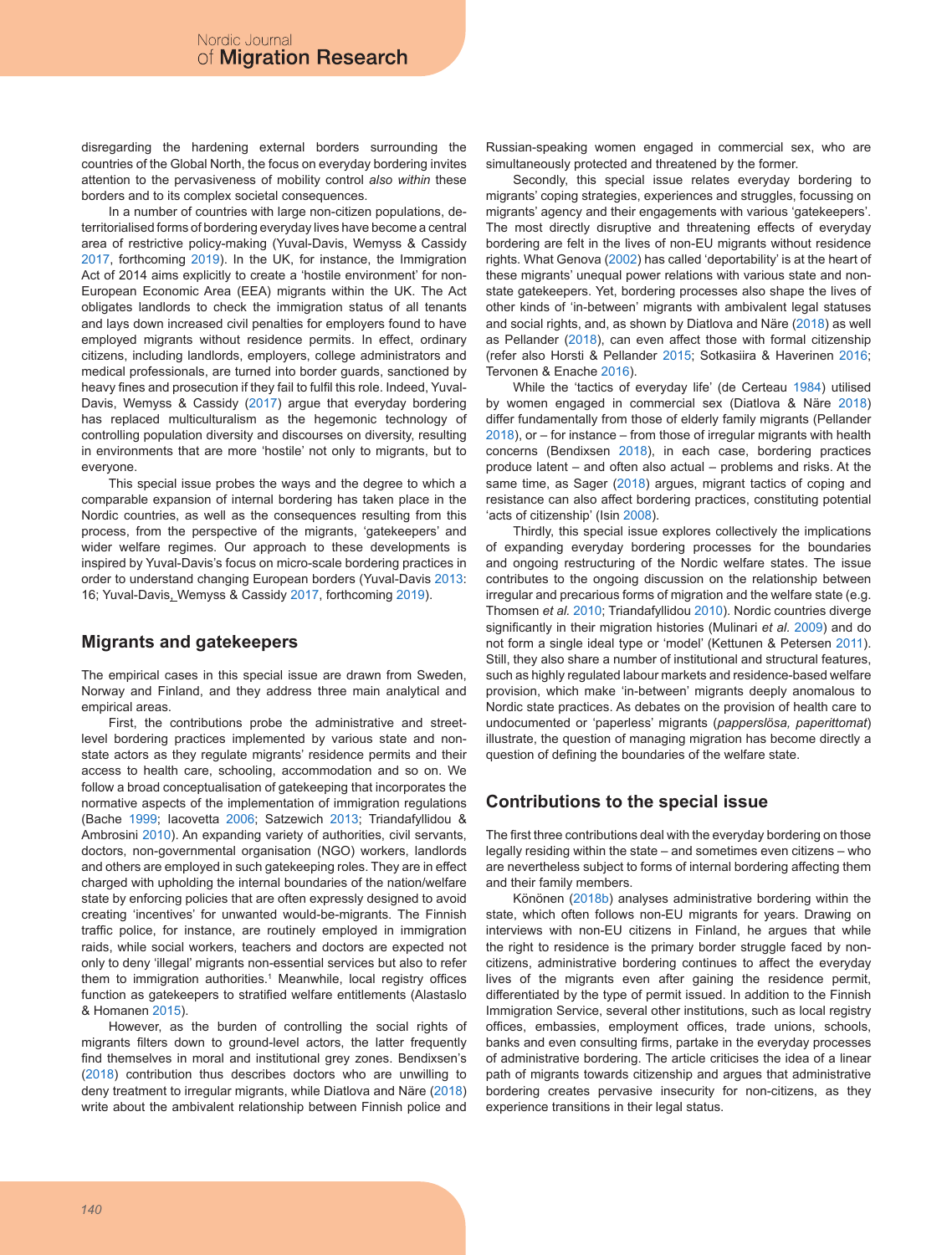Similar dynamics of insecurity and deportability are apparent in the analysis by Diatlova and Näre (2018). Drawing on interviews conducted with Russian-speaking women engaged in commercial sex, ethnographic fieldwork and interviews with key bureaucrats and NGO actors in Finland, Diatlova and Näre examine how policies and bordering practices become part of everyday life in rental markets, banking and law enforcement. Policies that purportedly protect women engaged in commercial sex often end up facilitating exploitation or enforcing exclusion from citizenship rights. The article's findings expand the notion of 'deportability' and show that even women with formal citizenship can be subjected to various bordering practices. The case of Russian-speaking women engaged in commercial sex demonstrates that bordering practices and deportability can affect mobile individuals not only because of their status as migrants but also due to the work they engage in.

Another case of bordering practices affecting citizens is Pellander's (2018) analysis of Finnish policies and practices regarding family reunion for elderly family members living abroad. In order for elderly parents or grandparents to be allowed entry, they must prove total dependency on the family member living in Finland. As Pellander shows, dependency is a central criterion in determining whether elderly people are granted residence permits. In the application process, not only transnational family ties but also the bodies of elderly family members become bordering sites. Rather than the slowly ageing dependent body, it is the body in sudden need of care and that cannot uphold bodily functions without the assistance of others that qualifies for a residence permit.

While the first three articles of this special issue explore everyday bordering affecting those with legal permits, and in some cases even those with citizenship, the last two papers deal with irregular migrants who have been denied – or have overstayed – their permits. As with Pellander's contribution, the article by Bendixsen (2018) deals with the body and health care as sites of bordering. Bendixsen explores the ways in which refused asylum seekers with irregular status deal with policing and the control of access to health care. Drawing on fieldwork with irregular migrants in Norway, Bendixsen suggests that welfare rights and their distribution creates everyday bordering practices, and that irregular migrants respond to these practices with various 'tactics'. Access to health care is not merely an issue of legal regulation, but it is also related to the migrants' capacity to manoeuvre in spaces that are bound by sovereign power. The article suggests that in adopting tactics to cope with everyday bordering, irregular migrants do not ultimately challenge the state's micropractices of control in health care.

Finally, Sager's (2018) article brings out the tensions and contradictions between the visibility and invisibility of irregular migrants in Sweden. The article builds on the seemingly contradictory developments by which irregular migrants have gained social rights and recognition, while simultaneously being subjected to increased

# **References**

- Alastaslo, M & Homanen, R 2015, 'Hyvinvointivaltion rajankäyntiä maistraatissa. Ulkomaalaisten rekisteröintikäytännöt erilaisten statusten ja valtiollisen tiedon lähteenä', *Yhteiskuntapolitiikka*, vol. 2, pp. 147-155.
- Assmuth, L, Hakkarainen, M, Lulle, A & Siim, P Forthcoming 2018, 'Introduction', in *Translocal Childhoods and Family Mobility in East and North Europe*, eds. L Assmuth, M Hakkarainen, A Lulle & P Siim, Palgrave, London.

repression and deportations. By juxtaposing the analysis of policy and migrant agency, Sager argues that the establishment of irregular migrants as a policy object has created new visibility, which has produced both increased social rights and intensified mechanisms of repression.

Collectively, the contributions to this special issue illustrate that the politics of everyday bordering are not simply reducible to top–down repression or the prevention of mobility. This is illustrated clearly by Sager's analysis of the simultaneously improved access to education and health care, as well as intensified police searches, for irregular migrants (Sager 2018). Meanwhile, as several of the contributions bring out, a missing 'firewall' between civil servants and immigration authorities causes irregular migrants to avoid even those authorities who are nominally tasked with helping them. Efforts to provide care for the most vulnerable migrants can similarly produce paradoxical results. The contributions of Bendixsen and Pellander point to the suffering body of the migrant as a potential source of legitimacy in relation to migration management – provided that the body is demonstrably dependable or 'sick enough'. Together, the contributions thus point to the paradoxes and ambivalent borderscapes of 'post-universal' welfare states, characterised by an increasing differentiation of rights.

### **Acknowledgements**

We would like to thank the journal editors, as well as Tiina Sotkasiira, Eveliina Lyytinen and Georgie Wemyss, for their helpful comments.

#### **Funding**

The work for this publication was funded by the Academy of Finland research projects 'Insecure Lives: Irregular Migration and Precarious Labour in Finland' (grant number 1284178) and 'Nationalism, Democracy and the Welfare State' (268275), as well as by the Strategic Research Council at the Academy of Finland (decision number 303480, sub-project 303529) and the Migration Institute of Finland.

#### **Notes**

- 1. These recent examples are from Finland ('*Poliisi valvoo tällä viikolla tehostetusti ulkomaalaisten maassaolon edellytyksiä.*'*Yle uutiset* 12.3.2018; '*Sosiaalityöntekijät nousivat ministeriötä vastaan paperittomista.' Helsingin Uutiset* 22.5.2017; '*Analyysi: kun maahanmuuttokeskustelu sotki lääkärien työt.*' *Yle uutiset* 29.11.2017).
- Bache, I 1999, 'The extended gatekeeper: central government and the implementation of EC regional policy in the UK', *Journal of European Public Policy*, vol. 6, pp. 28-45.
- Balibar, É 2004, *We, the People of Europe? Reflections on Transnational Citizenship*, Princeton University Press, Princeton.
- Basham, VM & Vaughan-Williams, N 2013, 'Gender, race and border security practices: a profane reading of 'muscular liberalism', *The British Journal of Politics and International Relations*, vol. 15, no. 4, pp. 509-527.